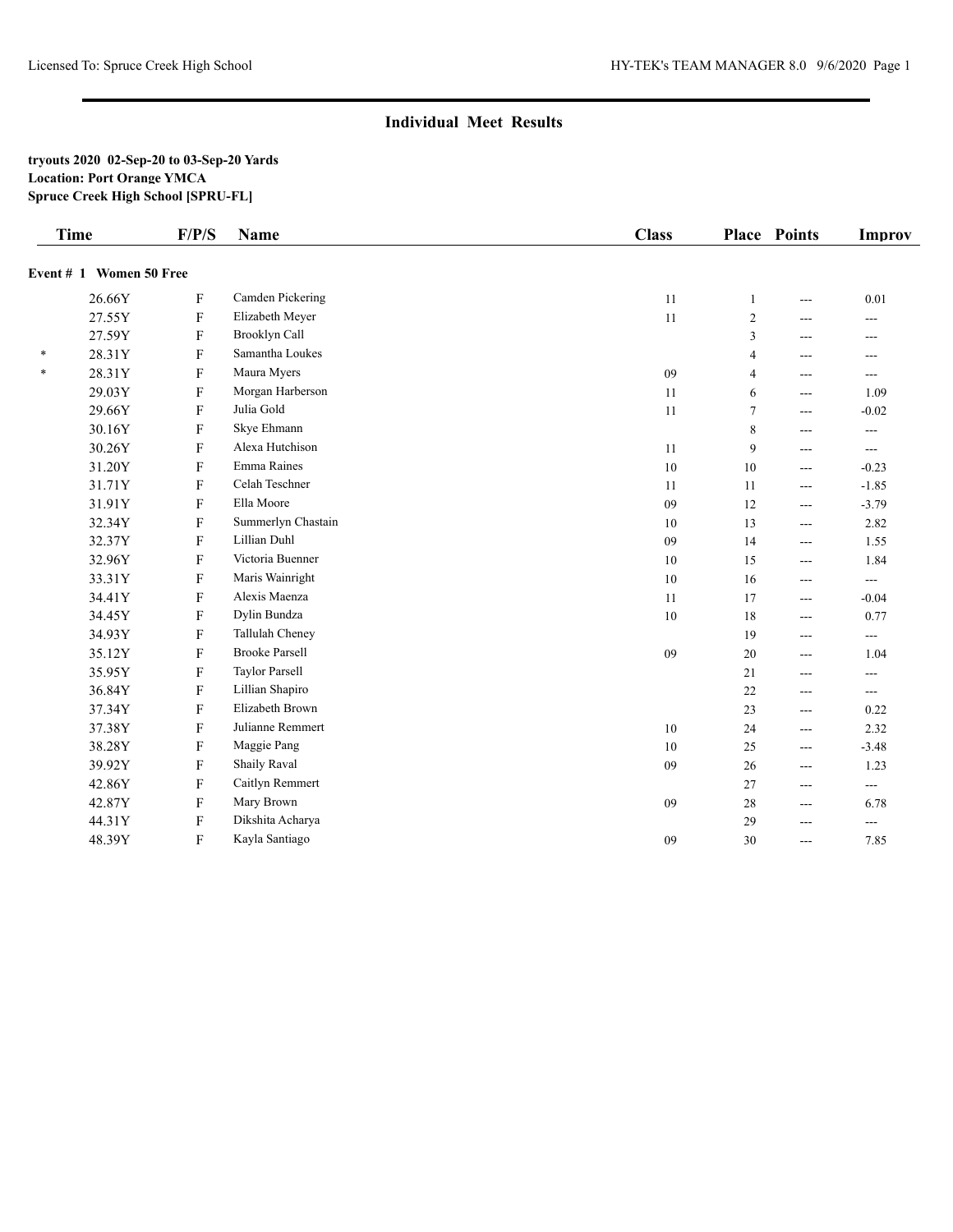| <b>Time</b>             | F/P/S                     | <b>Name</b>           | <b>Class</b> |        | <b>Place Points</b> | <b>Improv</b>     |
|-------------------------|---------------------------|-----------------------|--------------|--------|---------------------|-------------------|
| Event $# 2$ Men 50 Free |                           |                       |              |        |                     |                   |
| 23.84Y                  | F                         | James Ellinor         |              |        | $---$               |                   |
| 24.48Y                  | F                         | Declan Outlaw         | 11           | 2      | $\cdots$            | $-0.73$           |
| 25.03Y                  | F                         | Matthew Meyer         | 11           | 3      | $\cdots$            | 0.68              |
| 26.40Y                  | F                         | Jason Foster          | 10           | 4      | $\cdots$            | $\cdots$          |
| 26.56Y                  | F                         | Jordan Lopez          | 10           | 5      | $\cdots$            | 0.29              |
| 26.63Y                  | ${\bf F}$                 | <b>Brendan Myers</b>  | 10           | 6      | $\cdots$            | 0.52              |
| 26.70Y                  | F                         | Dalton Brown          | 11           | $\tau$ | $---$               | 0.66              |
| 26.90Y                  | F                         | James Malone          | 09           | 8      | $\cdots$            | 0.31              |
| 27.10Y                  | F                         | Peter Esposito        | 10           | 9      | $\cdots$            | 0.85              |
| 27.81Y                  | F                         | Kyle Snowden          | 11           | 10     | $\cdots$            | 1.24              |
| 28.13Y                  | F                         | Connor Wiles          |              | 11     | $\cdots$            | $\cdots$          |
| 29.07Y                  | F                         | Benjamin Yim          | 10           | 12     | $\cdots$            | $-0.36$           |
| 29.11Y                  | F                         | Jacob Christie        | 09           | 13     | $\cdots$            | 1.12              |
| 29.83Y                  | $\boldsymbol{\mathrm{F}}$ | Varun Arab            | 10           | 14     | $\cdots$            | $-0.70$           |
| 29.87Y                  | F                         | Reid McComb           | 09           | 15     | $---$               | $---$             |
| 30.12Y                  | F                         | Jake Lazo             | 09           | 16     | $\cdots$            | $\cdots$          |
| 30.38Y                  | F                         | Jackson Essig         | 10           | 17     | ---                 | 2.73              |
| 32.44Y                  | F                         | Juan Beltran Landaeto |              | 18     | $\cdots$            | $\qquad \qquad -$ |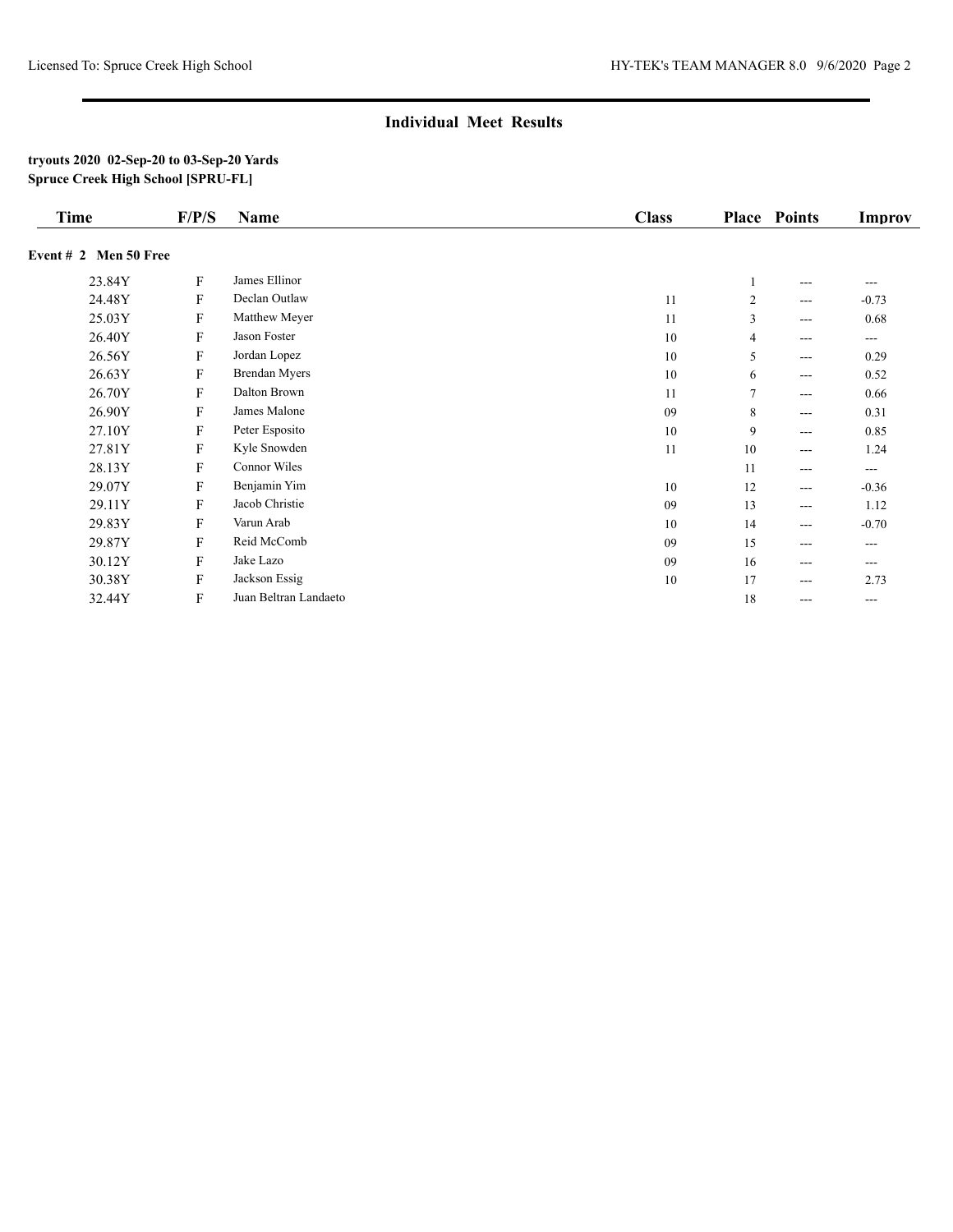| <b>Time</b>            | F/P/S                     | Name                  | <b>Class</b> |                | <b>Place Points</b> | Improv |
|------------------------|---------------------------|-----------------------|--------------|----------------|---------------------|--------|
| Event # 3 Women 100 IM |                           |                       |              |                |                     |        |
| 1:07.55Y               | $\mathbf{F}$              | Elizabeth Meyer       | 11           | $\mathbf{1}$   | ---                 | ---    |
| 1:08.30Y               | $\mathbf{F}$              | Camden Pickering      | 11           | $\overline{c}$ | ---                 | ---    |
| 1:09.68Y               | ${\bf F}$                 | Brooklyn Call         |              | 3              | $---$               | ---    |
| 1:12.94Y               | $\mathbf{F}$              | Maura Myers           | 09           | $\overline{4}$ | $---$               | $---$  |
| 1:16.11Y               | $\mathbf F$               | Samantha Loukes       |              | 5              | ---                 | ---    |
| 1:18.01Y               | $\mathbf F$               | Alexa Hutchison       | 11           | 6              | $---$               | $---$  |
| 1:18.53Y               | ${\bf F}$                 | Julia Gold            | 11           | $\overline{7}$ | $---$               | 3.04   |
| 1:18.66Y               | $\mathbf F$               | Morgan Harberson      | $11\,$       | 8              | $---$               | $---$  |
| 1:21.65Y               | F                         | Skye Ehmann           |              | 9              | ---                 | ---    |
| 1:23.32Y               | ${\bf F}$                 | Alexis Maenza         | 11           | 10             | $---$               | ---    |
| 1:23.34Y               | $\mathbf F$               | Lillian Duhl          | 09           | 11             | $---$               | ---    |
| 1:23.99Y               | ${\bf F}$                 | Jamie Ganter          | 10           | 12             | $\qquad \qquad -$   | 1.34   |
| 1:24.84Y               | $\boldsymbol{\mathrm{F}}$ | Ella Moore            | 09           | 13             | $---$               | ---    |
| 1:26.46Y               | $\mathbf F$               | Maris Wainright       | 10           | 14             | ---                 | ---    |
| 1:27.60Y               | F                         | Celah Teschner        | 11           | 15             | ---                 | ---    |
| 1:30.85Y               | $\boldsymbol{\mathrm{F}}$ | <b>Brooke Parsell</b> | 09           | 16             | $---$               | ---    |
| 1:32.14Y               | ${\bf F}$                 | Victoria Buenner      | 10           | 17             | $---$               | ---    |
| 1:33.84Y               | $\mathbf F$               | Lillian Shapiro       |              | 18             | ---                 | ---    |
| 1:35.25Y               | $\mathbf F$               | Emma Raines           | 10           | 19             | $---$               | ---    |
| 1:36.91Y               | F                         | Dylin Bundza          | 10           | 20             | $---$               | 6.26   |
| 1:40.05Y               | $\boldsymbol{\mathrm{F}}$ | Julianne Remmert      | 10           | 21             | $---$               | $---$  |
| 1:43.69Y               | $\mathbf F$               | Tallulah Cheney       |              | 22             | ---                 | ---    |
| 1:47.10Y               | $\mathbf F$               | Elizabeth Brown       |              | 23             | $---$               | ---    |
| 1:47.17Y               | $\boldsymbol{\mathrm{F}}$ | <b>Taylor Parsell</b> |              | 24             | $---$               | ---    |
| 1:55.36Y               | $\boldsymbol{\mathrm{F}}$ | Dikshita Acharya      |              | 25             | $- - -$             | $---$  |
| 1:55.43Y               | $\boldsymbol{\mathrm{F}}$ | Mary Brown            | 09           | 26             | $---$               | ---    |
| 1:57.96Y               | F                         | Maggie Pang           | 10           | 27             | ---                 | ---    |
| 2:06.30Y               | $\mathbf F$               | <b>Shaily Raval</b>   | 09           | 28             | ---                 | ---    |
| 2:11.03Y               | ${\bf F}$                 | Kayla Santiago        | 09           | 29             | $- - -$             | $---$  |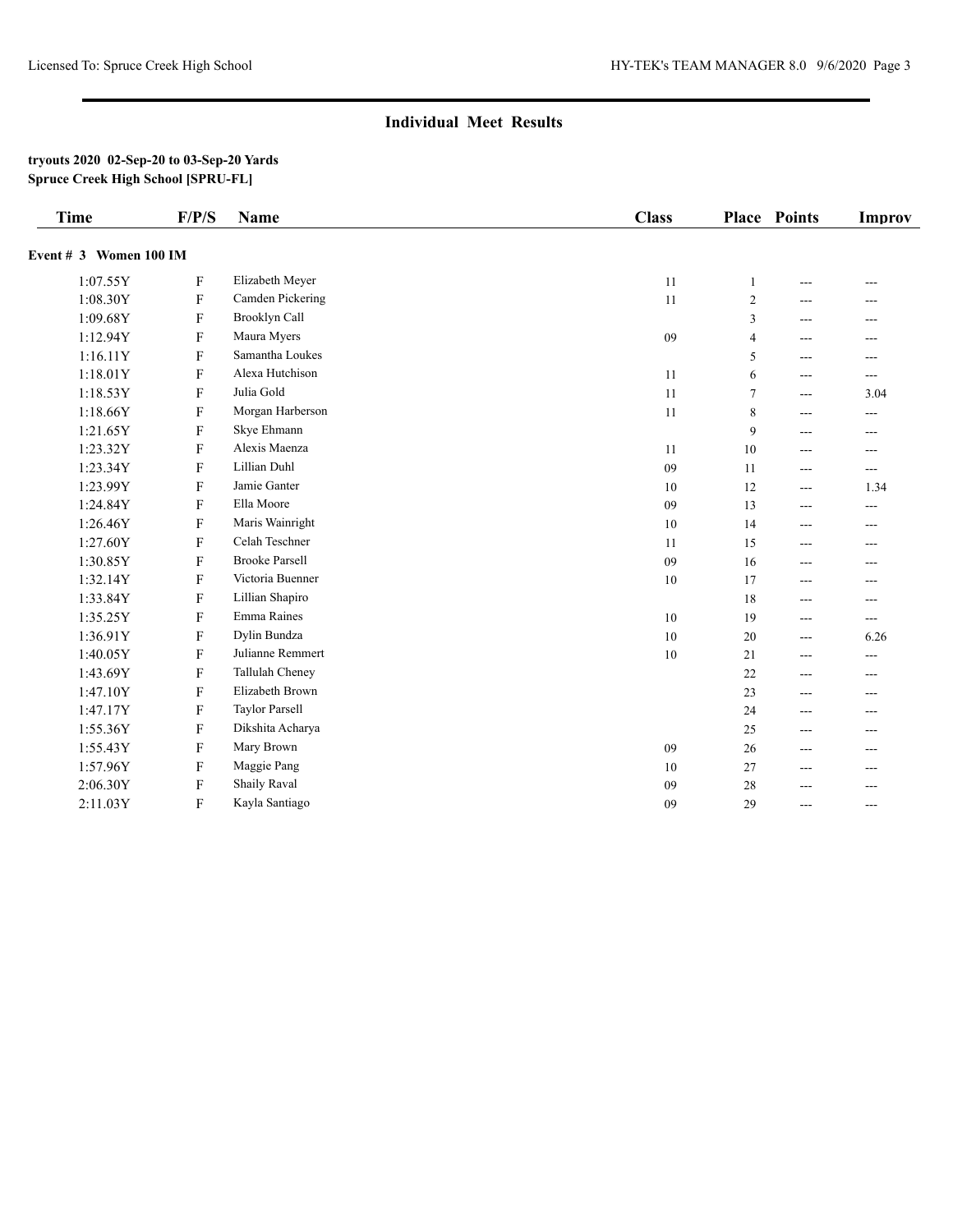| <b>Time</b>            | F/P/S                     | <b>Name</b>           | <b>Class</b> |                | <b>Place Points</b> | <b>Improv</b> |
|------------------------|---------------------------|-----------------------|--------------|----------------|---------------------|---------------|
| Event $#$ 4 Men 100 IM |                           |                       |              |                |                     |               |
| 1:03.12Y               | $\mathbf F$               | Matthew Meyer         | 11           |                | $---$               | ---           |
| 1:03.25Y               | $\mathbf{F}$              | Declan Outlaw         | 11           | $\overline{c}$ | $---$               | $-4.89$       |
| 1:04.90Y               | F                         | James Ellinor         |              | 3              | $---$               | $---$         |
| 1:09.14Y               | F                         | Peter Esposito        | 10           | 4              | $---$               | ---           |
| 1:09.49Y               | F                         | James Malone          | 09           | 5              | $---$               | ---           |
| 1:10.13Y               | F                         | Connor Wiles          |              | 6              | $---$               | ---           |
| 1:10.34Y               | $\mathbf F$               | Jason Foster          | 10           | 7              | $---$               | ---           |
| 1:11.62Y               | F                         | <b>Brendan Myers</b>  | 10           | 8              | $---$               | ---           |
| 1:12.62Y               | ${\bf F}$                 | Kyle Snowden          | 11           | 9              | $---$               | 6.40          |
| 1:13.77Y               | $\mathbf{F}$              | Dalton Brown          | 11           | 10             | $---$               | ---           |
| 1:14.79Y               | ${\bf F}$                 | Jacob Christie        | 09           | 11             | $---$               | ---           |
| 1:15.51Y               | ${\bf F}$                 | Jackson Essig         | 10           | 12             | $---$               | ---           |
| 1:16.31Y               | ${\bf F}$                 | Jordan Lopez          | 10           | 13             | $---$               | ---           |
| 1:17.78Y               | F                         | Juan Beltran Landaeto |              | 14             | $---$               | ---           |
| 1:18.38Y               | F                         | Reid McComb           | 09           | 15             | $---$               | ---           |
| 1:19.27Y               | $\mathbf F$               | Benjamin Yim          | 10           | 16             | $---$               | ---           |
| 1:21.93Y               | $\boldsymbol{\mathrm{F}}$ | Varun Arab            | 10           | 17             | $---$               | ---           |
| 1:26.54Y               | $\mathbf F$               | Jake Lazo             | 09           | 18             | $---$               | ---           |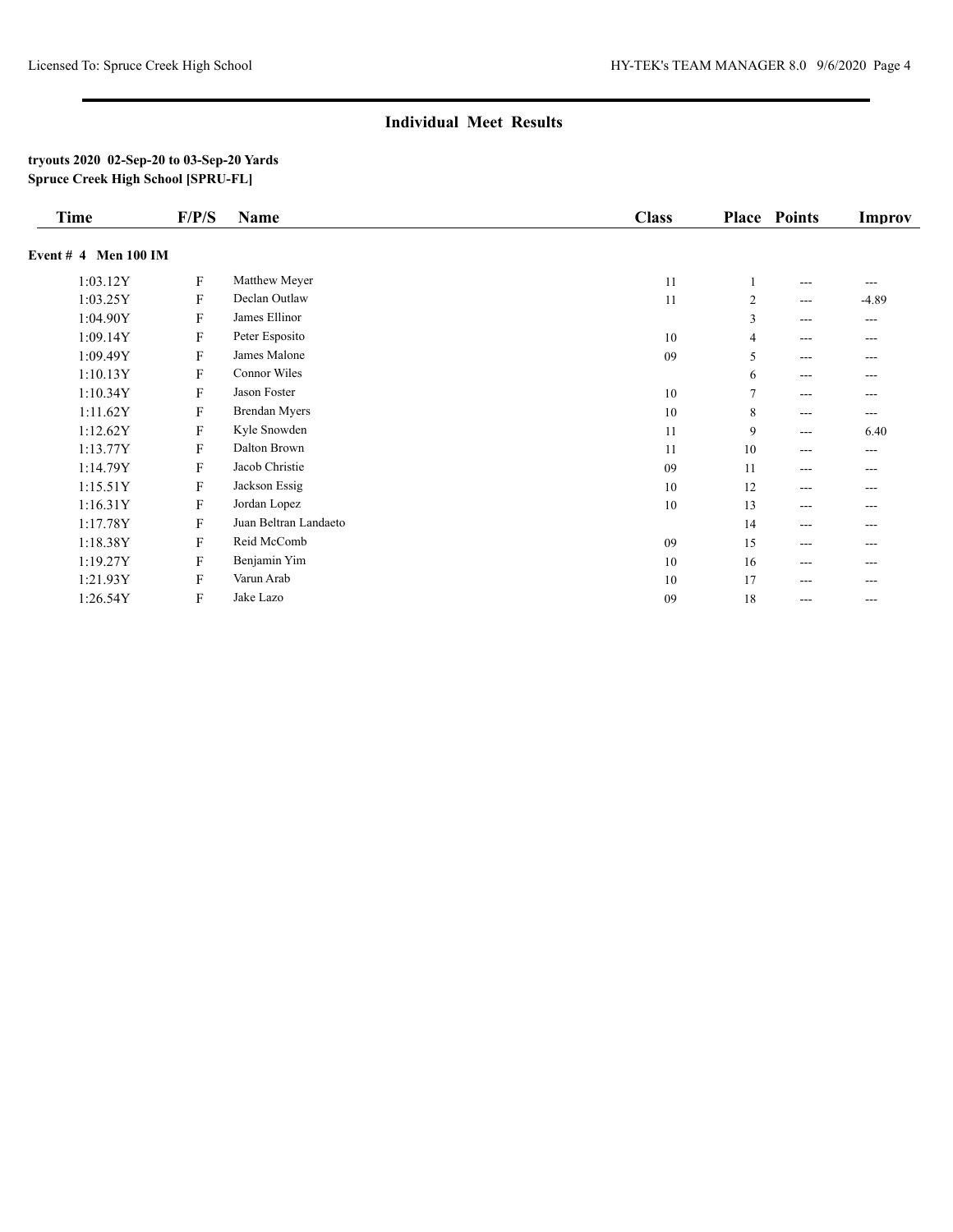| <b>Time</b>              | F/P/S                     | <b>Name</b>           | <b>Class</b> |                | <b>Place Points</b> | <b>Improv</b>            |
|--------------------------|---------------------------|-----------------------|--------------|----------------|---------------------|--------------------------|
| Event # 5 Women 100 Free |                           |                       |              |                |                     |                          |
| 1:00.04Y                 | ${\bf F}$                 | Brooklyn Call         |              | 1              | $---$               | $---$                    |
| 1:01.31Y                 | $\mathbf{F}$              | Camden Pickering      | 11           | $\sqrt{2}$     | ---                 | 2.28                     |
| 1:02.81Y                 | $\mathbf{F}$              | Maura Myers           | 09           | $\overline{3}$ | ---                 | $\cdots$                 |
| 1:03.14Y                 | $\mathbf{F}$              | Elizabeth Meyer       | 11           | $\overline{4}$ | ---                 | 6.20                     |
| 1:03.43Y                 | $\mathbf{F}$              | Samantha Loukes       |              | 5              | ---                 | $\overline{\phantom{a}}$ |
| 1:07.42Y                 | $\mathbf{F}$              | Julia Gold            | 11           | 6              | ---                 | 4.95                     |
| 1:09.71Y                 | $\mathbf{F}$              | Summerlyn Chastain    | 10           | $\tau$         | ---                 | 4.98                     |
| 1:09.81Y                 | $\mathbf F$               | Alexa Hutchison       | 11           | 8              | ---                 | 8.39                     |
| 1:10.38Y                 | ${\bf F}$                 | Morgan Harberson      | 11           | 9              | ---                 | $-6.30$                  |
| 1:11.07Y                 | ${\bf F}$                 | Ella Moore            | 09           | 10             | ---                 | ---                      |
| 1:11.59Y                 | F                         | Skye Ehmann           |              | 11             | ---                 | $\cdots$                 |
| 1:12.31Y                 | $\mathbf F$               | Emma Raines           | 10           | 12             | ---                 | 1.04                     |
| 1:12.95Y                 | F                         | Jamie Ganter          | 10           | 13             | ---                 | 3.63                     |
| 1:14.41Y                 | ${\bf F}$                 | Alexis Maenza         | 11           | 14             | ---                 | $-5.53$                  |
| 1:14.47Y                 | F                         | Lillian Duhl          | 09           | 15             | ---                 | 3.03                     |
| 1:15.13Y                 | $\boldsymbol{\mathrm{F}}$ | Dylin Bundza          | 10           | 16             | ---                 | $-8.37$                  |
| 1:15.62Y                 | $\mathbf F$               | Victoria Buenner      | 10           | 17             | ---                 | 9.24                     |
| 1:16.55Y                 | ${\bf F}$                 | Celah Teschner        | 11           | 18             | ---                 | $-3.92$                  |
| 1:16.78Y                 | F                         | Maris Wainright       | 10           | 19             | ---                 | 6.81                     |
| 1:19.15Y                 | $\mathbf F$               | <b>Brooke Parsell</b> | 09           | 20             | $---$               | 3.58                     |
| 1:19.91Y                 | $\mathbf F$               | Julianne Remmert      | 10           | 21             | $---$               | 4.02                     |
| 1:21.59Y                 | F                         | Lillian Shapiro       |              | 22             | $---$               | $\overline{a}$           |
| 1:22.18Y                 | $\mathbf F$               | Taylor Parsell        |              | 23             | $---$               | $---$                    |
| 1:26.41Y                 | F                         | Tallulah Cheney       |              | 24             | ---                 | $\cdots$                 |
| 1:29.16Y                 | F                         | Maggie Pang           | 10           | 25             | ---                 | $-1.74$                  |
| 1:29.97Y                 | F                         | Elizabeth Brown       |              | 26             | ---                 | $\overline{a}$           |
| 1:31.03Y                 | F                         | Mary Brown            | 09           | 27             | ---                 | 11.84                    |
| 1:36.87Y                 | F                         | Shaily Raval          | 09           | 28             | ---                 | 7.62                     |
| 1:38.12Y                 | F                         | Dikshita Acharya      |              | 29             | ---                 | $---$                    |
| 1:44.67Y                 | ${\bf F}$                 | Kayla Santiago        | 09           | 30             | ---                 | 12.45                    |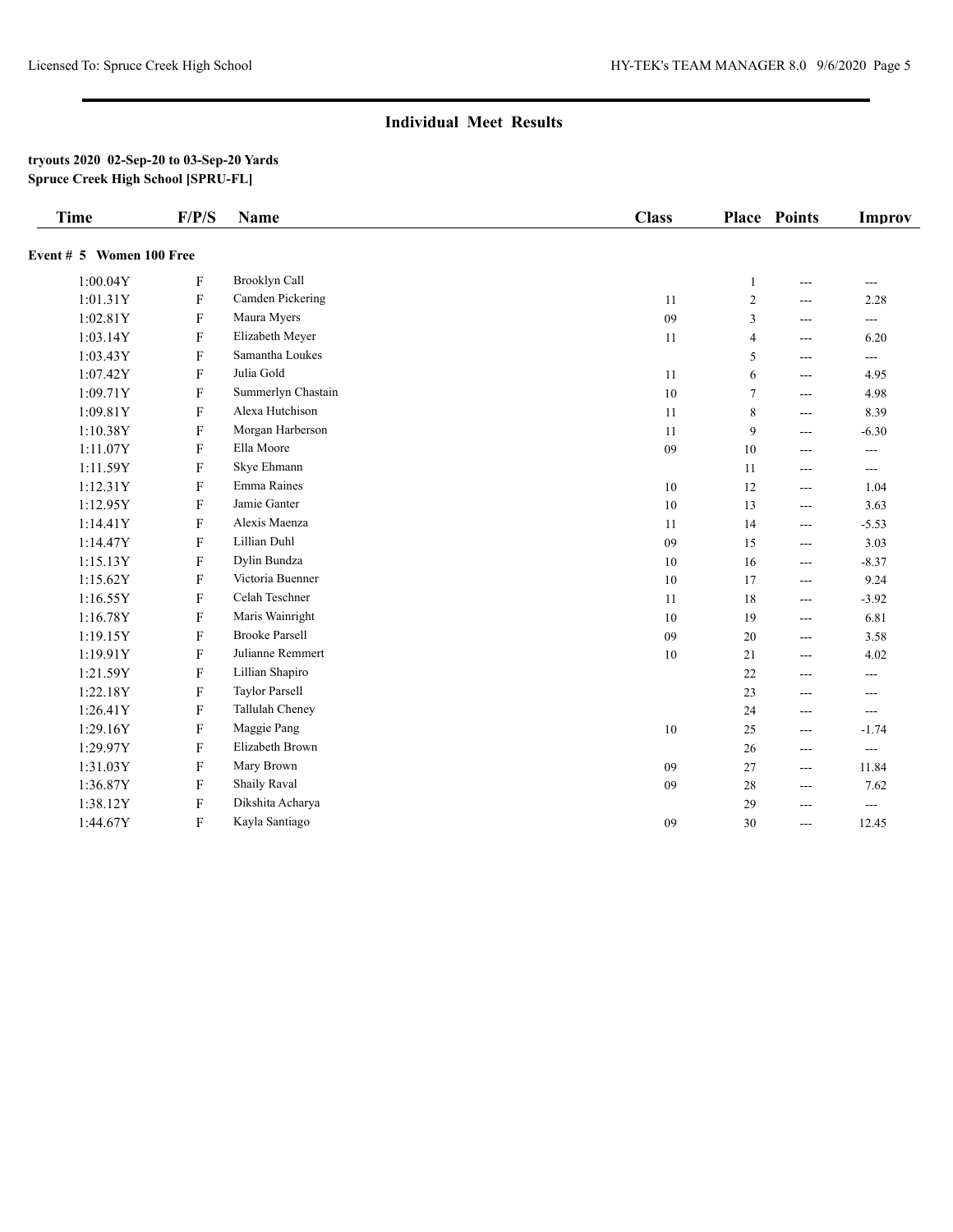| <b>Time</b>             | F/P/S                     | <b>Name</b>           | <b>Class</b> |                 | <b>Place Points</b> | Improv         |
|-------------------------|---------------------------|-----------------------|--------------|-----------------|---------------------|----------------|
| Event # 6 Men 100 Free  |                           |                       |              |                 |                     |                |
| 54.42Y                  | $\mathbf F$               | Declan Outlaw         | 11           | $\mathbf{1}$    | $---$               | 0.61           |
| 55.89Y                  | $\mathbf F$               | James Ellinor         |              | $\overline{2}$  | ---                 | $\overline{a}$ |
| 56.36Y                  | ${\bf F}$                 | Matthew Meyer         | 11           | $\mathfrak{Z}$  | $\sim$ $\sim$       | 1.94           |
| 56.50Y                  | $\mathbf F$               | Jordan Lopez          | 10           | $\overline{4}$  | $---$               | $-4.37$        |
| 56.83Y                  | ${\bf F}$                 | Peter Esposito        | 10           | $\sqrt{5}$      | $---$               | 2.67           |
| 58.68Y                  | $\mathbf F$               | Jason Foster          | 10           | 6               | $\overline{a}$      | 0.21           |
| 59.12Y                  | $\mathbf F$               | Dalton Brown          | 11           | $\overline{7}$  | $\overline{a}$      | 1.09           |
| 59.63Y                  | $\mathbf F$               | James Malone          | 09           | 8               | ---                 | 1.63           |
| 1:01.02Y                | $\mathbf F$               | <b>Brendan Myers</b>  | 10           | 9               | $\overline{a}$      | 0.24           |
| 1:02.63Y                | $\mathbf F$               | Kyle Snowden          | 11           | 10              | $\overline{a}$      | 3.13           |
| 1:04.62Y                | ${\bf F}$                 | Connor Wiles          |              | 11              | $\overline{a}$      | $\overline{a}$ |
| 1:06.14Y                | $\mathbf F$               | Varun Arab            | 10           | 12              | $---$               | $-2.08$        |
| 1:06.81Y                | $\mathbf F$               | Jacob Christie        | 09           | 13              | $---$               | $\overline{a}$ |
| 1:08.05Y                | ${\bf F}$                 | Jackson Essig         | 10           | 14              | $---$               | $-0.62$        |
| 1:09.25Y                | $\mathbf F$               | Benjamin Yim          | 10           | 15              | $\overline{a}$      | 5.51           |
| 1:09.66Y                | ${\bf F}$                 | Reid McComb           | 09           | 16              | $---$               | ---            |
| 1:10.69Y                | $\mathbf F$               | Juan Beltran Landaeto |              | 17              | $\overline{a}$      | ---            |
| 1:18.12Y                | $\rm F$                   | Jake Lazo             | 09           | 18              | $\overline{a}$      | $---$          |
| Event # 7 Women 50 Back |                           |                       |              |                 |                     |                |
| 31.27Y<br>$\ast$        | ${\bf F}$                 | Brooklyn Call         |              | $\mathbf{1}$    | $\overline{a}$      | ---            |
| 31.27Y<br>$\ast$        | ${\bf F}$                 | Maura Myers           | 09           | $\mathbf{1}$    | ---                 | ---            |
| 36.62Y                  | $\mathbf F$               | Skye Ehmann           |              | $\mathfrak{Z}$  | ---                 | ---            |
| 36.91Y                  | $\mathbf F$               | Samantha Loukes       |              | $\overline{4}$  | $\overline{a}$      | $\overline{a}$ |
| 39.72Y                  | ${\bf F}$                 | Summerlyn Chastain    | $10\,$       | $\sqrt{5}$      | $---$               | $---$          |
| 42.12Y                  | ${\bf F}$                 | Victoria Buenner      | 10           | 6               | ---                 | $---$          |
| 43.17Y                  | $\mathbf F$               | Lillian Shapiro       |              | $\overline{7}$  | $\overline{a}$      | ---            |
| 43.84Y                  | $\mathbf F$               | <b>Taylor Parsell</b> |              | $\,8\,$         | ---                 | ---            |
| 1:02.69Y                | $\mathbf F$               | <b>Shaily Raval</b>   | 09           | 9               | $\overline{a}$      | $\sim$ $\sim$  |
| Event $# 8$ Men 50 Back |                           |                       |              |                 |                     |                |
| 31.84Y                  | $\mathbf F$               | Jason Foster          | 10           | $\mathbf{1}$    | $\sim$ $\sim$       | $-0.60$        |
| 33.81Y                  | $\mathbf F$               | <b>Brendan Myers</b>  | 10           | $\overline{2}$  | $\overline{a}$      | $-0.31$        |
| 34.25Y                  | ${\bf F}$                 | Peter Esposito        | 10           | $\mathfrak z$   | ---                 | $-0.07$        |
| 35.49Y                  | $\mathbf F$               | Jackson Essig         | 10           | $\overline{4}$  | ---                 | $-4.73$        |
| 35.85Y                  | $\mathbf F$               | Jacob Christie        | 09           | 5               | ---                 | $\overline{a}$ |
| 38.09Y                  | $\boldsymbol{\mathrm{F}}$ | Benjamin Yim          | 10           | 6               | $\sim$              | 3.12           |
| 38.85Y                  | F                         | Juan Beltran Landaeto |              | $7\phantom{.0}$ | $---$               | $---$          |